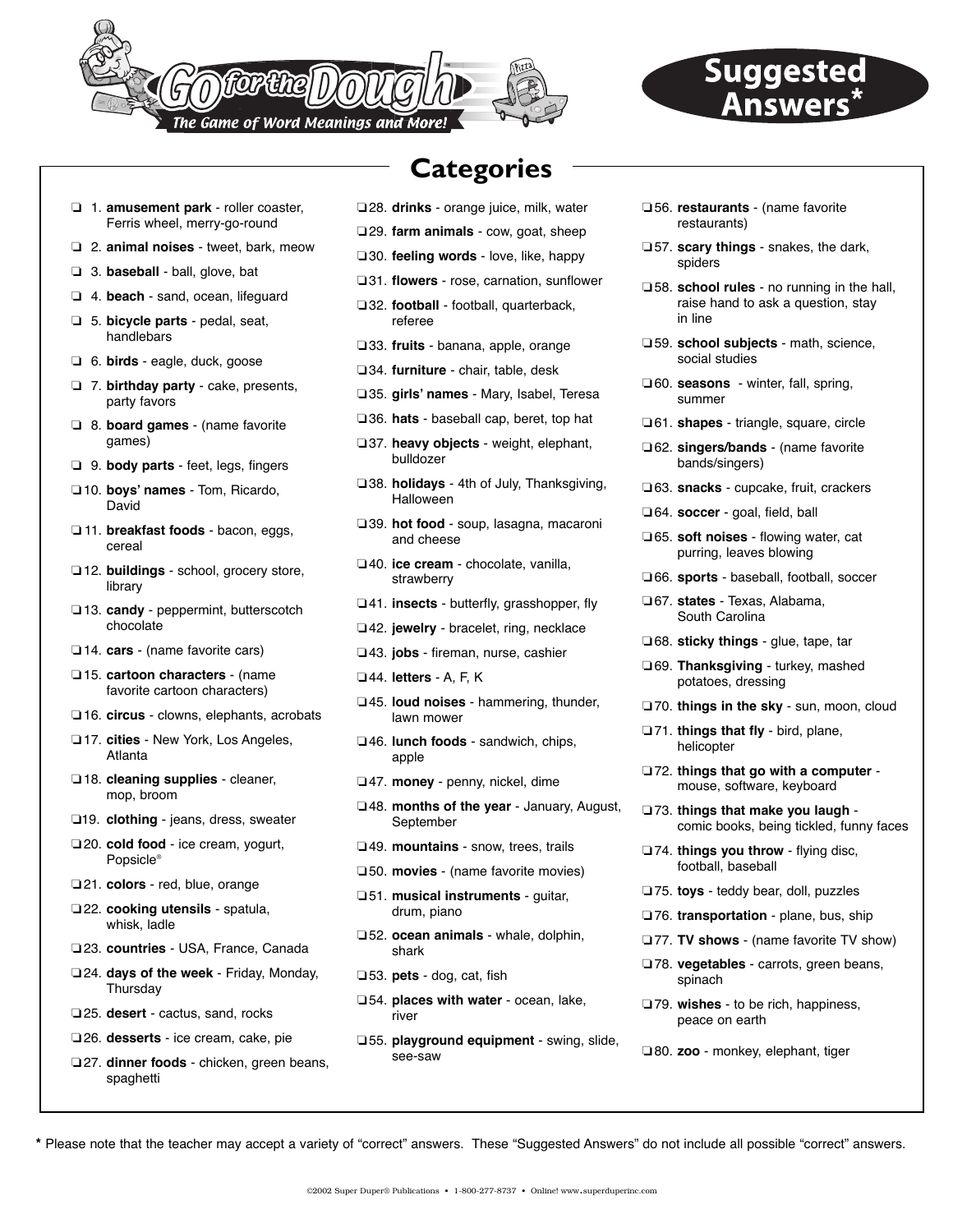- **Definitions**
- ❏ 1. **airport**  a place where airplanes take off and land.
- ❏ 2. **apple**  a round, red, yellow, or green fruit that grows on a tree.
- ❏ 3. **backpack**  a pack used to carry objects on ones back.
- ❏ 4. **ball**  a round object for play.
- ❏ 5. **banana**  a long yellow fruit that has a peel and a mushy inside.
- ❏ 6. **beehive**  a place where bees live.
- ❏ 7. **bell**  a hollow cup that will make a ringing sound when struck, usually with a clapper.
- ❏ 8. **belt**  a band of clothing worn around the waist to support clothing.
- ❏ 9. **boat**  a craft that sails in the water.
- ❏ 10. **bone**  pieces that make up the skeleton.
- ❏ 11. **boots**  protective shoes that cover the feet and part of the legs.
- ❏ 12. **brave**  not afraid.
- ❏ 13. **button**  a small round object that fastens a piece of clothing.
- ❏ 14. **camera**  a machine that takes pictures.
- ❏ 15. **carpet**  a soft material that covers the floor.
- ❏ 16. **clock**  a device that tells time.
- ❏ 17. **clown**  a funny person who wears silly makeup and baggy pants, and works at the circus.
- ❏ 18. **computer**  a machine with a keyboard, monitor, and mouse used for learning, playing games, and finding information.
- ❏ 19. **crayon**  a colored stick of wax used for coloring or writing.
- ❏ 20. **dessert**  a sweet food that you eat after a meal.
- ❏ 21. **dinosaur**  animals that lived a very long time ago, but are not around anymore.
- ❏ 22. **dog**  a four-legged animal that barks, has a tail, a wet nose and fur.
- ❏ 23. **doughnut**  a sweet round cake with a hole in the middle.
- ❏ 24. **drive**  to control a vehicle.
- ❏ 25. **fan**  an object that has blades and spins to blow air.
- ❏ 26. **fence**  a wood or metal enclosure.
- ❏ 27. **fire**  hot flames that can burn.
- ❏ 28. **flag**  a colorful piece of cloth that is the symbol of a group.
- ❏ 29. **gasoline**  the liquid that goes in an engine to make it go.
- ❏ 30. **glasses**  lenses that go over the eyes to improve vision.
- ❏ 31. **guitar**  a six-stringed musical instrument.
- ❏ 32. **hamburger**  a sandwich that has a bun and a patty.
- ❏ 33. **helicopter**  a flying machine that has a propeller on top.
- ❏ 34. **hot dog**  a frankfurter or wiener on a bun.
- ❏ 35. **husband**  a man who is married.
- ❏ 36. **in-line skates**  a roller skate with wheels that are set in a line.
- ❏ 37. **karate**  a Japanese fighting technique.
- ❏ 38. **knife**  a utensil with a long sharp blade that is used for cutting.
- ❏ 39. **lawn mower**  a machine that cuts the grass.
- ❏ 40. **library**  a place that loans books.
- ❏ 41. **lizard**  a reptile with scaly skin, a long body, and a tail.
- ❏ 42. **medicine**  pills, liquids, or powders that help people get better when they are sick.
- ❏ 43. **mirror**  a piece of glass that allows people to see themselves.
- ❏ 44. **monster**  a scary, imaginary creature.
- ❏ 45. **mud**  dirt that is mixed with water.
- ❏ 46. **night**  occurs when the sun goes down and it gets dark.
- ❏ 47. **nose**  the body part in the center of the face responsible for smelling.
- ❏ 48. **pajamas**  clothes that you wear in bed.
- ❏ 49. **piano**  a musical instrument with 88 keys.
- ❏ 50. **pillow**  a feather- or foam-filled object that goes under the head while sleeping.
- ❏ 51. **Popsicle®** a frozen dessert that comes in several flavors.
- ❏ 52. **pot**  a metal bowl used for cooking on the stove.
- ❏ 53. **rainbow**  a half-circle of colors that appears after it rains.
- ❏ 54. **raincoat**  a jacket worn in the rain.
- ❏ 55. **refrigerator**  an appliance that keeps food cold.
- ❏ 56. **ride**  to be carried in a vehicle.
- ❏ 57. **robe**  a long jacket that one wears after his/her bath.
- ❏ 58. **roller coaster**  a fun ride with cars on a track that goes fast up and down hills.
- ❏ 59. **ruler**  a stick used to measure lengths.
- ❏ 60. **scissors**  a tool used for cutting paper.
- ❏ 61. **shark**  a fish with sharp teeth that lives in the ocean.
- ❏ 62. **shovel**  a tool used for digging.
- ❏ 63. **sick**  not feeling well.
- ❏ 64. **sink**  a basin with hot and cold water found in the bathroom or kitchen.
- ❏ 65. **skateboard**  a small board with four wheels that one can ride.
- ❏ 66. **snowboard**  a long board used for riding down snow covered hills.
- ❏ 67. **swimming pool**  a large pool filled with water and used for swimming.
- ❏ 68. **table**  a piece of furniture with four legs and a flat top.
- ❏ 69. **taxi**  a car that takes people places for money.
- ❏ 70. **teacher**  a person who helps people to learn.
- ❏ 71. **telephone**  a device used by people to talk over long distances.
- ❏ 72. **tire**  a round rubber wheel.
- ❏ 73. **tornado**  a wind that blows very hard and is very dangerous.
- ❏ 74. **truck**  a vehicle that is used for hauling.
- ❏ 75. **turtle** an animal with a hard shell on its back.
- ❏ 76. **under**  to go below something.
- ❏ 77. **volcano**  a mountain that erupts and shoots out lava.
- ❏ 78. **watermelon**  a very large fruit with a green rind, pink insides, and seeds.
- ❏ 79. **yo-yo** a toy that spins up and down on a string.
- ❏ 80. **zipper**  a metal or plastic fastener with two rows of teeth.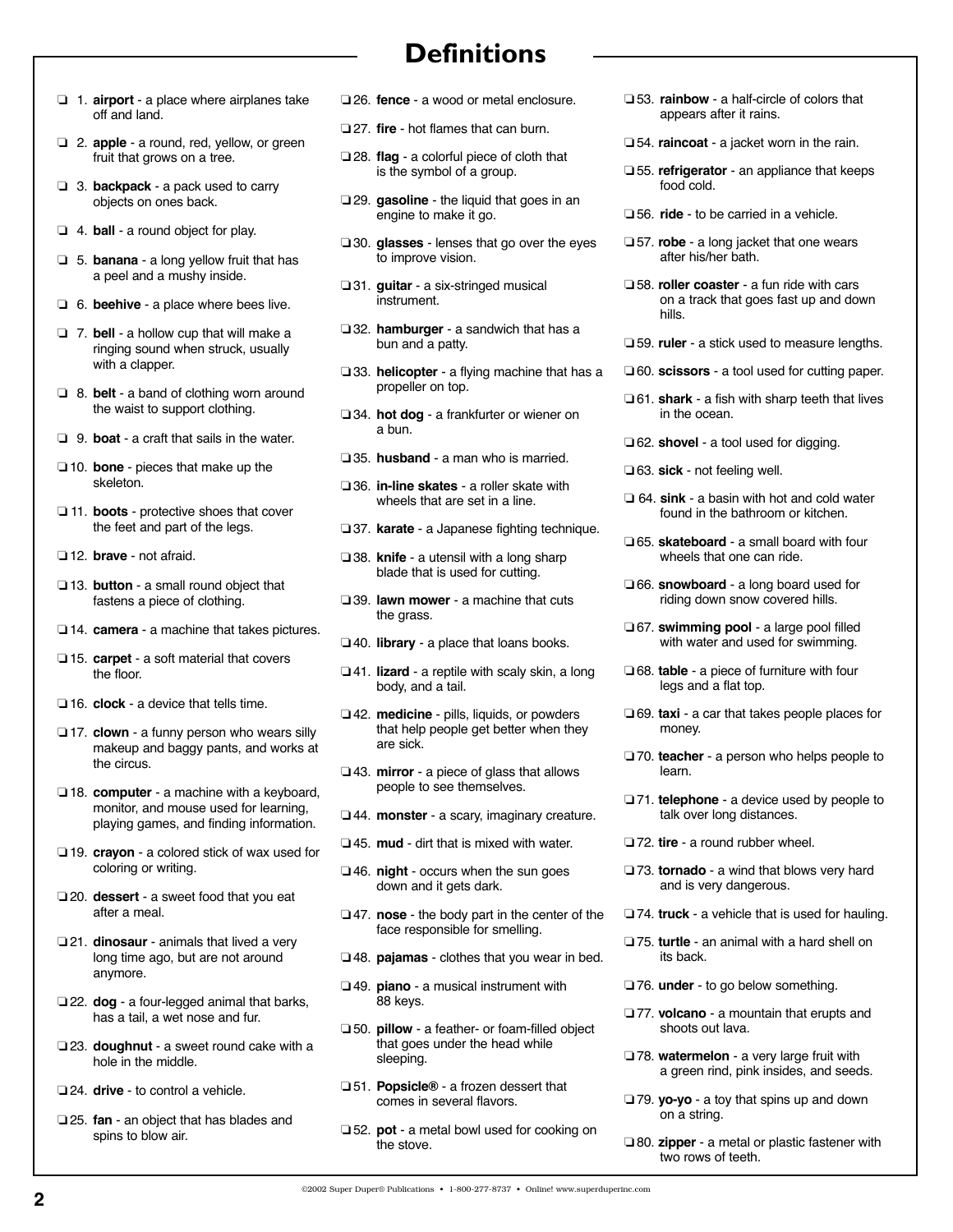- ❏ 1. **bark**  from a tree/dog sound
- ❏ 2. **bat**  used in baseball/flying animal
- ❏ 3. **beat**  beat an egg/team wins
- ❏ 4. **bill**  an invoice/boy's name
- ❏ 5. **blue**  color/sad
- ❏ 6. **brand**  name of a product/to mark by burning
- ❏ 7. **break**  to cause damage/to take time off
- ❏ 8. **bright**  a lot of light/smart
- ❏ 9. **calf**  baby cow/part of leg
- ❏10. **club**  a stick/organization
- ❏ 11. **coast**  seaside/glide down a hill
- ❏12. **cold**  low temperature/sick
- ❏13. **color**  to use crayons/a hue
- ❏14. **cook**  to make food/a chef
- ❏15. **cool**  lower temperature/excellent
- ❏16. **correct**  to be right/to make right
- ❏17. **court**  tennis courts/place of law
- ❏18. **cut**  to use scissors/skin abrasion
- ❏19. **dress**  girls' clothing/to put clothes on
- ❏20. **duck**  lower your head/a bird
- ❏21. **fair**  county fair/just
- ❏22. **fall**  to trip/season
- ❏23. **fish**  an aquatic animal/to catch fish
- ❏24. **fly**  a motion/an insect
- ❏25. **foot**  body part/a unit of measurement
- ❏26. **glass**  a container/a material
- ❏27. **hand**  a body part/to give something/to give help/applause
- ❏28. **iron**  to press clothes/metal
- ❏29. **jam**  stuck in traffic/jelly/to force something in a tight spot
- ❏30. **key**  used to unlock a door/the answer

❏14. **east** - west ❏15. **fast** - slow ❏16. **finish** - start ❏17. **first** - last ❏18. **float** - sink ❏19. **follow** - lead

❏21. **frown** - smile ❏22. **full** - empty ❏23. **fun** - boring ❏24. **girl** - boy ❏25. **give** - take ❏26. **go** - stop

## **Multiple Meanings**

- ❏31. **kind**  friendly/a type
- ❏32. **left**  a direction/to leave something
- ❏33. **letter**  alphabet/mail
- ❏34. **lie**  lie down/untruthful
- ❏35. **light**  illumination/pertaining to weight/ to start a fire
- ❏36. **line**  a straight mark/to stand in a line
- ❏37. **march**  to march/the month
- ❏38. **match**  used to light a fire/paired objects
- ❏39. **miss**  to be unsuccessful/a title for a woman
- ❏40. **nail**  a fastener/part of finger
- ❏41. **orange**  a fruit/color
- ❏42. **pass**  to not fail a test/to throw
- ❏43. **pen**  home for animals/writing instrument
- ❏44. **pitcher**  container/baseball player
- ❏45. **plant**  garden and house plants/a factory where items are made
- ❏46. **play**  a dramatic performance/to have fun
- ❏47. **point**  sharp end/a detail
- ❏48. **pool**  a place to swim/a game/to combine resources
- ❏49. **pound**  to hit/a weight
- ❏50. **report**  a written report/to relay information
- ❏51. **rest**  sleep/the remaining items
- ❏52. **right**  correct/a direction
- ❏53. **ring**  a sound/a piece of jewelry
- ❏54. **rock**  a stone/to put a baby to sleep/ a type of music
- ❏55. **roll**  to tumble or turn over/a piece of bread
- ❏56. **saw**  a tool for cutting/to see
- ❏57. **scale**  measures weight/fish skin
- ❏58. **seal**  an animal/to shut tightly
- ❏59. **set**  a television set/put something down/a group of like items
- ❏60. **ship**  a boat/to send
- ❏61. **shop**  to go out to buy something/ a place to buy items
- ❏62. **show**  a performance/to display
- ❏63. **sign**  a picture that gives information/ to write your name/an advertisement
- ❏64. **sink**  a water basin/to sink into the mud
- ❏65. **skip**  run and jump/a boy's name/to pass over
- ❏66. **space**  outer space/empty place
- ❏67. **speaker**  amplifies music/a lecturer
- ❏68. **spoil**  food spoils/give a child too much
- ❏69. **spring**  metal coil/season/to jump
- ❏70. **state**  part of the U.S./to say something/a liquid, solid, or gas
- ❏71. **step**  part of stairs/to walk/a component of a program
- ❏72. **tie**  dad wears a tie/to tie your shoe
- ❏73. **track**  a running track/to follow/train track
- ❏74. **train**  locomotive/to teach a dog to obey/part of a wedding dress
- ❏75. **trip**  vacation/to fall
- ❏76. **trunk**  elephant nose/a large piece of luggage
- ❏77. **turn**  go left or right/change into something else/to take a turn in a game
- ❏78. **watch**  timepiece/to look
- ❏79. **wave**  part of the ocean/to say goodbye
- ❏80. **well**  get water from it/to feel better

❏ 1. **after** - before ❏ 2. **apart** - together ❏ 3. **around** - through ❏ 4. **asleep** - awake ❏ 5. **back** - front ❏ 6. **bad** - good ❏ 7. **black** - white ❏ 8. **brother** - sister ❏ 9. **city** - country ❏ 10. **dirty** - clean ❏ 11. **down** - up ❏ 12. **drive** - ride, walk ❏ 13. **dry** - wet

#### **Opposites**

❏20. **forward** - backward ❏27. **half** - whole ❏28. **happy** - sad ❏29. **heads** - tails ❏30. **heavy** - light ❏31. **hello** - goodbye ❏32. **high** - low ❏33. **hot** - cold ❏34. **in** - out ❏35. **inside** - outside ❏36. **king** - queen ❏37. **laugh** - cry ❏38. **left** - right ❏39. **light** - dark

❏40. **long** - short ❏41. **lost** - found ❏42. **loud** - soft ❏43. **many** - few ❏44. **melt** - freeze ❏45. **mine** - yours ❏46. **more** - less ❏47. **near** - far ❏48. **new** - old ❏49. **night** - day ❏50. **no** - yes ❏51. **noisy** - quiet ❏52. **none** - all